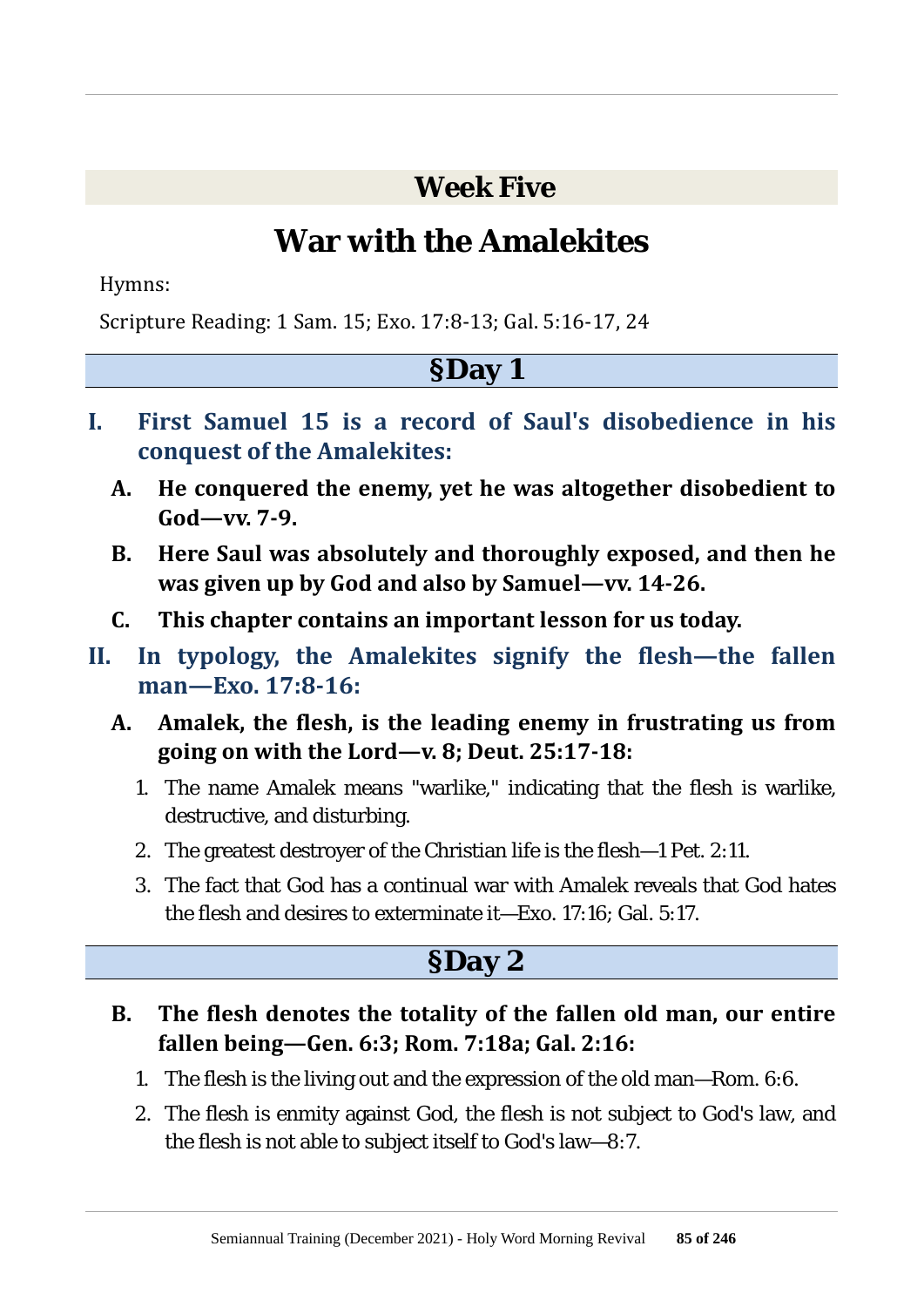#### **C. The flesh is the camp of God's enemy and the largest base for his work—Gal. 5:19-21:**

- 1. In the entire universe God's unique enemy, in a practical sense, is not Satan but the flesh—Rom. 8:7.
- 2. The flesh, the fallen man, is absolutely one with Satan and is used by Satan to fight against God—Matt. 16:23; Gal. 5:17.

### **§Day 3**

- 3. The flesh is the first among our enemies, taking the lead over sin, the world, and Satan to fight against us—Rom. 8:3.
- 4. God hates the flesh in the same manner that He hates Satan, and He wants to destroy the flesh in the same manner that He wants to destroy Satan—Exo. 17:16; Deut. 25:17-19; 1 Sam. 15:2-3.
- **D. With Amalek there is a hand against the throne of the Lord—Exo. 17:16; 1 Sam. 15:22-23:**
	- 1. Amalek tried to overthrow God's throne, just as Satan once tried to do—Exo. 17:8, 16.
	- 2. Like Satan himself, the flesh is against God's authority—Isa. 14:12-14:

a. The flesh is in rebellion against God and against His throne.

b. Whatever God does governmentally, the flesh opposes it.

- 3. Our flesh is an enemy of God's authority and is in rebellion against God's governmental administration:
	- a. The flesh is most ugly because it is against the throne, the administration, and the plan of God—Rev. 4:2; 5:6; Eph. 3:11.
	- b. Every aspect of our flesh, whether good or evil, is an enemy of God's authority.
	- c. Whatever is of the flesh is against God's throne; it will be used by Satan, the subtle one, the enemy of God, to hinder God's purpose—2 Cor. 2:11.

#### **E. The flesh is versus kingship:**

- 1. Where the flesh is, there can be no kingdom of God.
- 2. For this reason, the flesh must be thoroughly dealt with before the kingdom of God can come.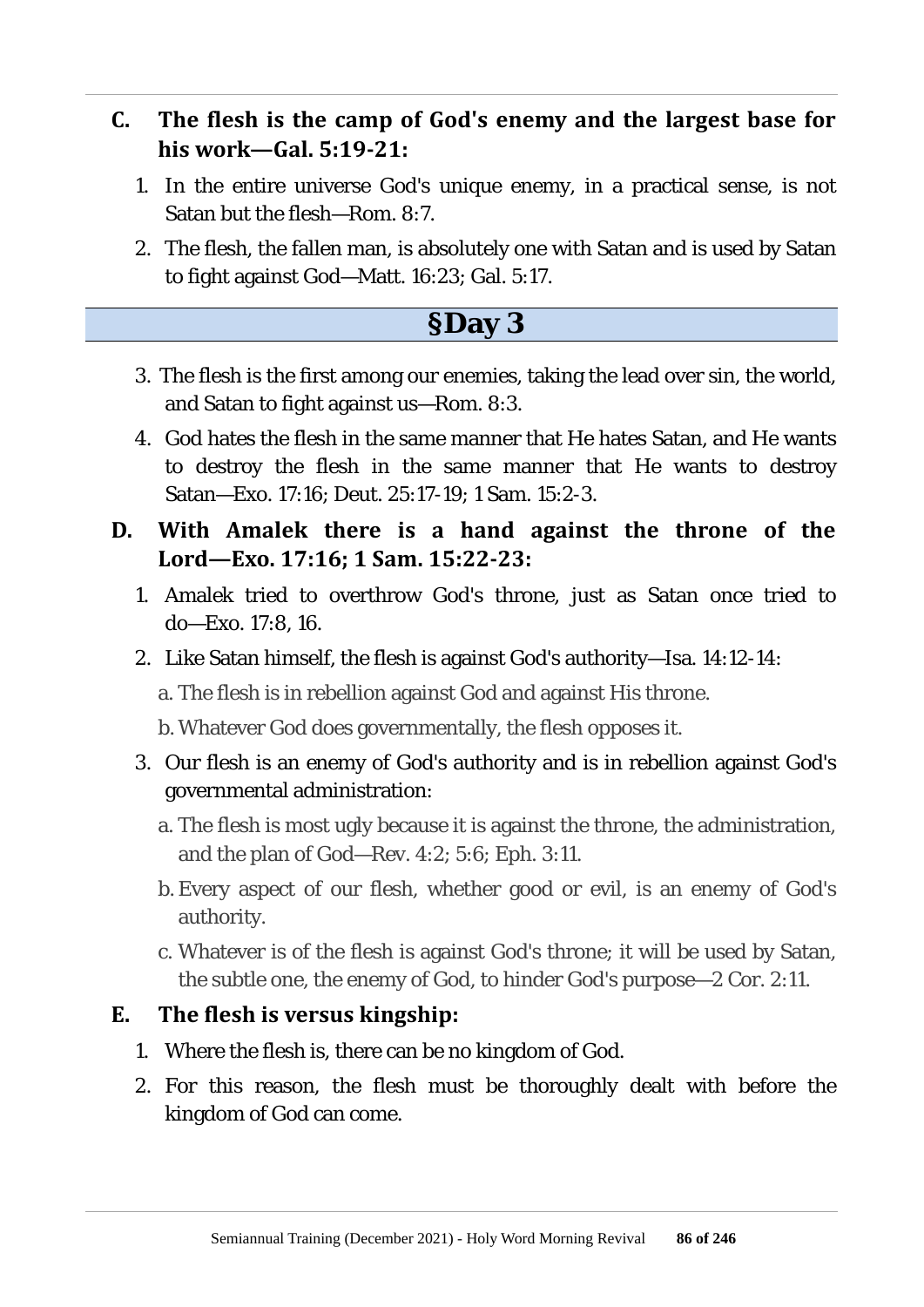- **III. In 1 Samuel 15:2 Jehovah declared that He would punish the Amalekites for what they did to Israel when they fought against Israel:**
	- **A. Amalek fought against the children of Israel as they were journeying to attain to God's goal—Exo. 17:8-16; 1 Sam. 15:2-3:**
		- 1. In the war with Amalek described in Exodus 17:8-16, Moses stood on the top of the hill with the staff of God in his hand, and Joshua went out with chosen men to fight against, and to defeat, Amalek.
		- 2. While Joshua was fighting, Moses was praying.
		- 3. After Joshua defeated Amalek, God declared that He would "have war with Amalek from generation to generation" (v. 16); this shows how seriously God regarded the frustration caused by the Amalekites.

#### **B. Exodus 17:8-13 shows us how to fight against Amalek:**

- 1. We fight against Amalek by the interceding Christ and the fighting Spirit—Rom. 8:34; Heb. 7:25; Gal. 5:17:
	- a. Moses lifting up his hand on the mountaintop typifies the ascended Christ interceding in the heavens—Exo. 17:9, 11.
	- b. Joshua fighting against Amalek typifies the indwelling Spirit fighting against the flesh—vv. 9, 13.
	- c. We need to be in union with the interceding Christ in order to cooperate with the fighting Spirit—Col. 3:1-3, 5; Rom. 8:34, 13; Gal. 5:24, 17.
- 2. In the battle against Amalek, we need to cooperate with the Lord by praying and by putting the flesh to death—Luke 18:1; 1 Thes. 5:17; Rom. 8:13; Gal. 5:24:
	- a. When we pray, we are one with the interceding Christ—Rom. 8:34.
	- b. When we put the flesh to death, we are one with the fighting Spirit—Gal. 5:17.
	- c. On the one hand, we must pray with Christ; on the other hand, we must slay the flesh by the fighting Spirit—v. 24.
	- d.Crucifying the old man was God's responsibility; crucifying the flesh is our responsibility—Rom. 6:6; 8:13; Gal. 5:24.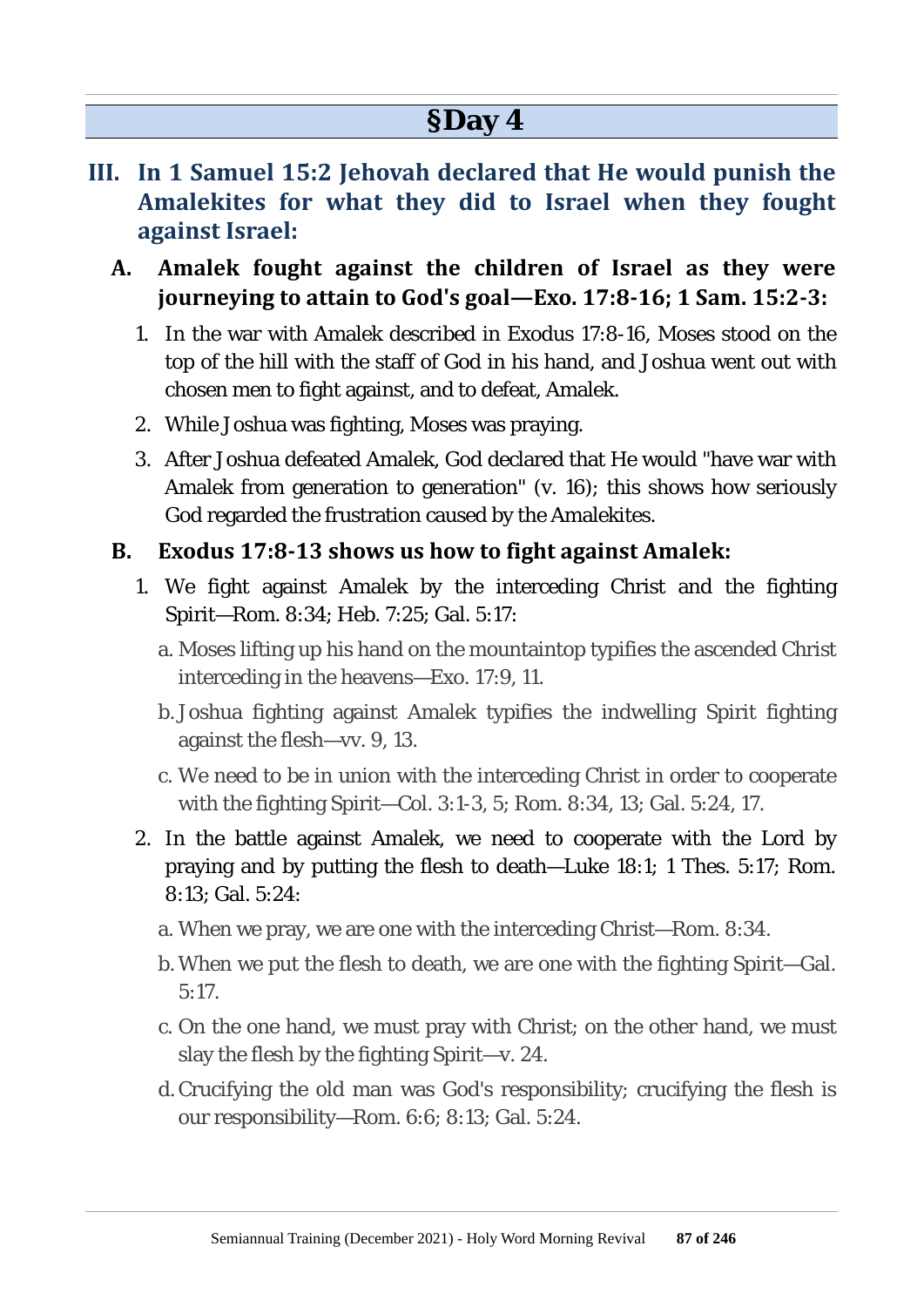- **IV. God commanded Saul to "strike the Amalekites" and to "utterly destroy all that they have" and not spare them, but he did not obey Jehovah's command—1 Sam. 15:3-9:**
	- **A. Saul killed the Amalekites, but he spared Agag the king and the best of the sheep, the oxen, the fatlings, the lambs, and all that was good—vv. 7-9.**
	- **B. Saul and the people's sparing the best part of the things that they should have utterly destroyed portrays the fact that, experientially, we treasure the good aspects of our flesh, our natural life, and do not wish to destroy them:**
		- 1. Whatever we do apart from God's grace and apart from depending on Him and trusting in Him is of the flesh—Phil. 3:3-4.
		- 2. Every aspect of the flesh, whether good or evil, is in opposition to grace and God's kingdom and keeps us from enjoying Christ; therefore, we must hate every aspect of the flesh and be absolute in destroying the flesh—Rom. 8:13; Gal. 3:3; 5:2-4.
	- **C. God did not want Saul to use the best of the cattle as a sacrifice to Him—1 Sam. 15:15:**
		- 1. Anything presented and sacrificed to God that has its source in the flesh is evil in His sight—v. 19.
		- 2. To offer something to God according to our own will is presumptuous and is sinful—Gen.  $4.5$ ; Matt.  $7.22-23$ .
- **V. Doing good according to our own will is actually an act of rebellion against God's throne and His economy—1 Sam. 15:22-23; Exo. 17:16:**
	- **A. Saul's disobedience exposed him as being a rebel against God and an enemy of God—1 Sam. 22:17.**
	- **B. Saul was utterly rebellious toward God; he had no subordination to God, nor did he take God as his King and Head.**
	- **C. He was constituted with rebellion, which is as evil as the worship of idols—15:23.**
	- **D. What Saul did was as evil as contacting an evil spirit for the**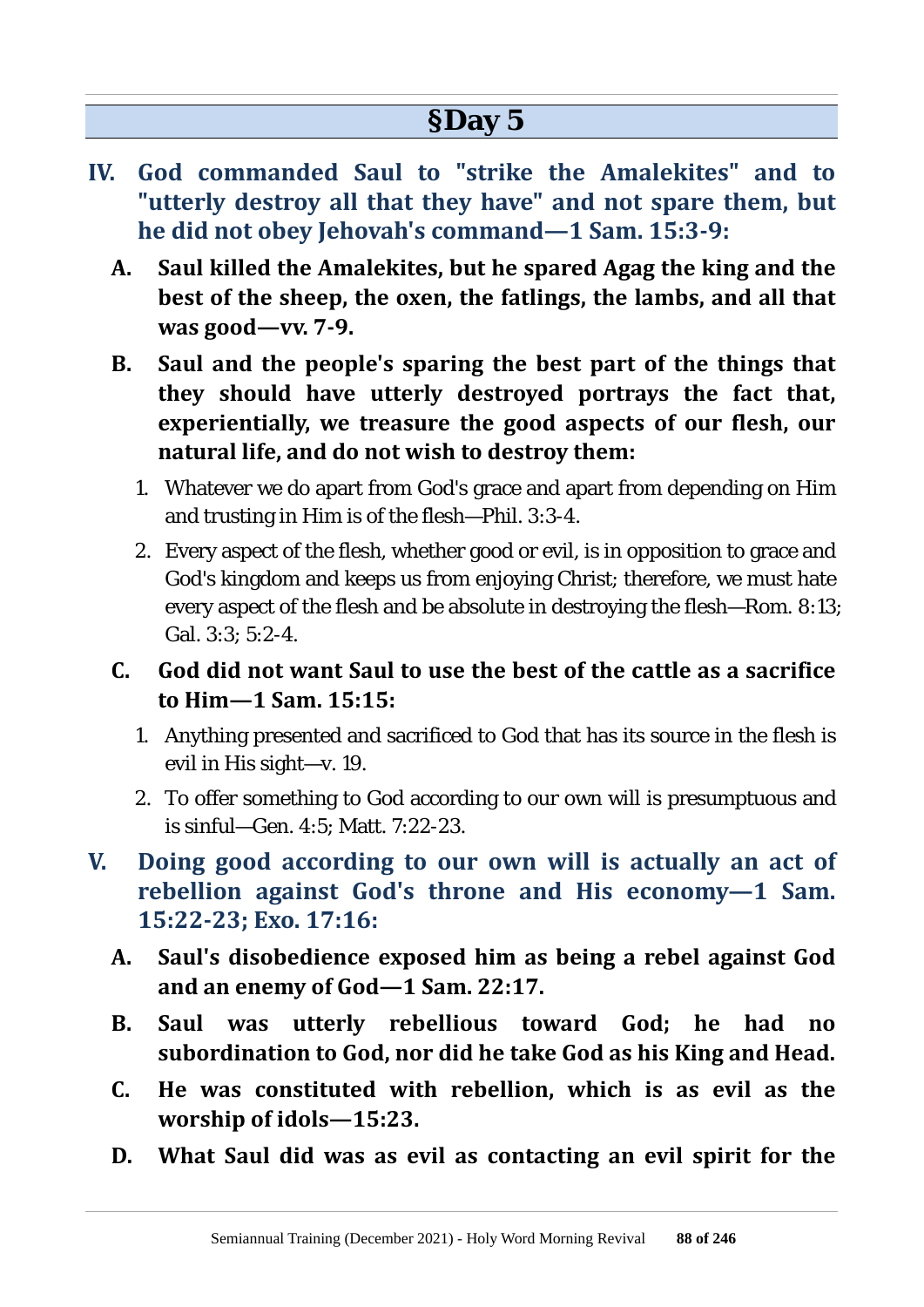**purpose of carrying out the intention of that spirit, not God's intention—v. 23.**

- **E. All rebellion is a matter of presumption, a matter of daring to do things without God.**
	- **§Day 6**
- **VI. Saul lost his kingship because he did not utterly destroy Amalek—vv. 26, 28:**
	- **A. If we are not absolute in dealing with our flesh, we, like Saul, will lose our kingship—1 Pet. 2:9; Rev. 1:6; 5:10.**
	- **B. The account of Saul's disobedience is a warning, indicating that we should not do anything in the kingdom of God by our flesh; in everything we must crucify our flesh and faithfully exercise our spirit to follow the Lord, who is the life-giving, consummated Spirit indwelling our spirit and who is one with us—1 Cor. 15:45; 6:17; 2 Tim. 4:22; Gal. 5:16, 25.**
	- **C. When Amalek is dealt with, the kingdom of God immediately comes in—Exo. 18:1-26:**
		- 1. The kingdom of God denotes the authority of God by which all things are made subject to God—Mark 1:15; John 3:3, 5; Rev. 11:15; 12:10; Dan. 2:44.
		- 2. Because the flesh is versus the kingship, the flesh must be thoroughly dealt with before the kingdom of God can come in—1 Cor. 6:9-10; Eph. 5:5.
	- **D. If we follow the Lord's word to utterly destroy the flesh and live and walk according to the spirit, we will have the kingship and will be in God's kingdom—Rom. 8:4; 14:17; Gal. 5:19-21; 2 Pet. 1:5-11.**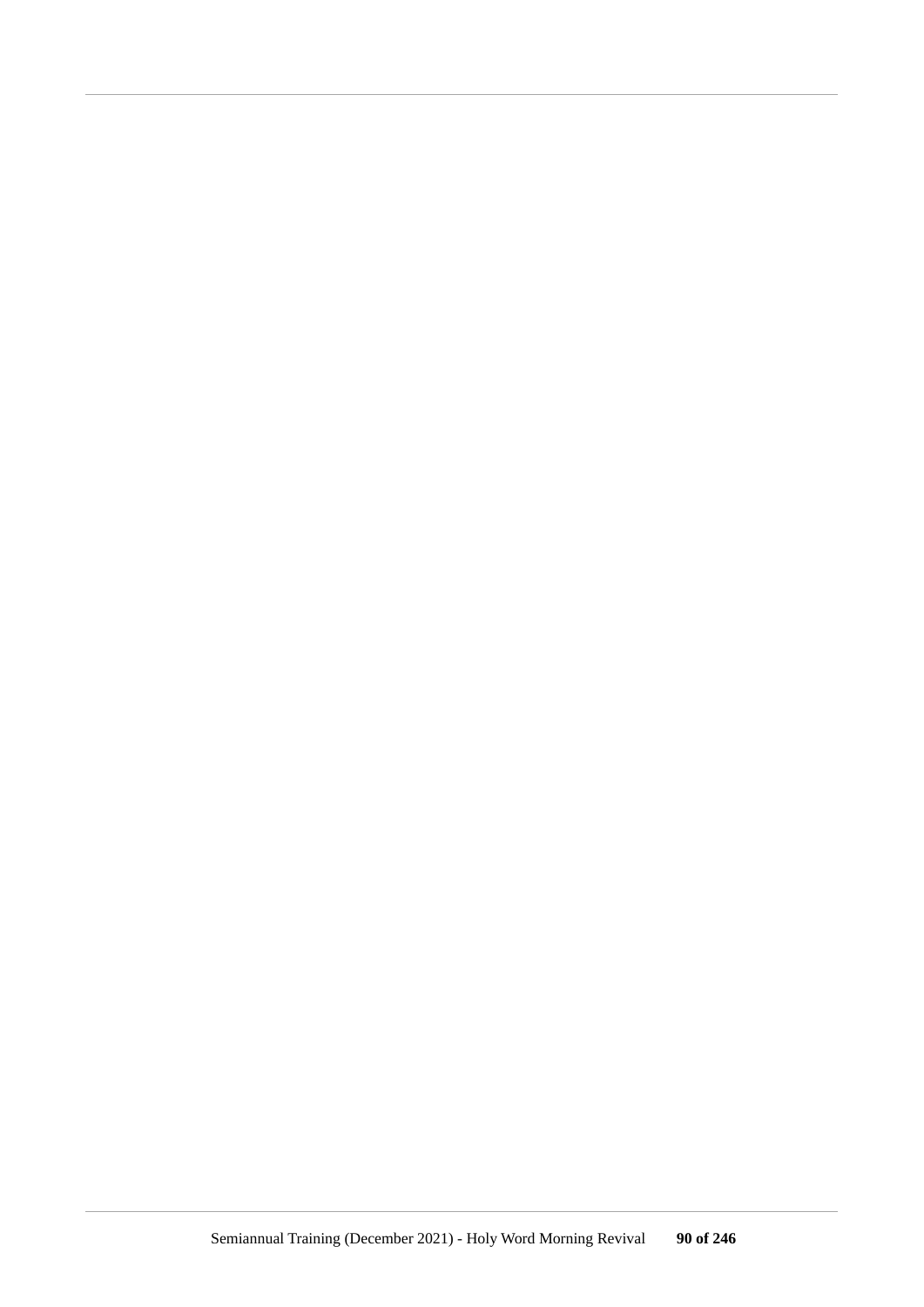#### **Morning Nourishment**

**1 Sam. 15:7-9 …Saul struck the Amalekites…and utterly destroyed all the people with the edge of the sword but…spared Agag [the king] and…all that was good…; but everything that was despised and worthless, this they utterly destroyed.**

**Gal. 5:17 …The flesh lusts against the Spirit, and the Spirit against the flesh; for these oppose each other that you would not do the things that you desire.**

First Samuel 15 is a record of Saul's disobedience in his conquest of the Amalekites. He conquered the enemy, yet he was altogether disobedient to God. Here Saul was absolutely, thoroughly exposed, and then he was given up by God and also by Samuel. This chapter contains an important lesson for us today. (Life-study of 1 & 2 Samuel, p. 71)

[Amalek] meaning warlike…typifies the flesh, which is the totality of the fallen old man (Gal. 2:16…). The fighting between Amalek and Israel depicts the conflict between the flesh and the Spirit within the believers (Gal. 5:17; cf. 1 Pet. 2:11). Amalek was a descendant of Esau (Gen. 36:12), Jacob's twin brother. This indicates that the flesh is very close to our regenerated being, signified by Jacob. Esau was born first and Jacob second, indicating that the flesh is of the first man, the old man. (Exo. 17:8, footnote 1)

### **Today's Reading**

Amalek was the first enemy encountered by the children of Israel on the way to the good land (Deut. 25:17-18; 1 Sam. 15:2). This indicates that our flesh is the first among all our enemies. The flesh, sin, the world, and Satan are all related, but the most prominent among them in fighting against the believers is the flesh (Gal. 5:17). When in our experience the flesh is put to death (Gal. 5:24; Rom. 8:13), the world cannot hold us, sin cannot operate in us, and Satan is powerless to work on us. Amalek's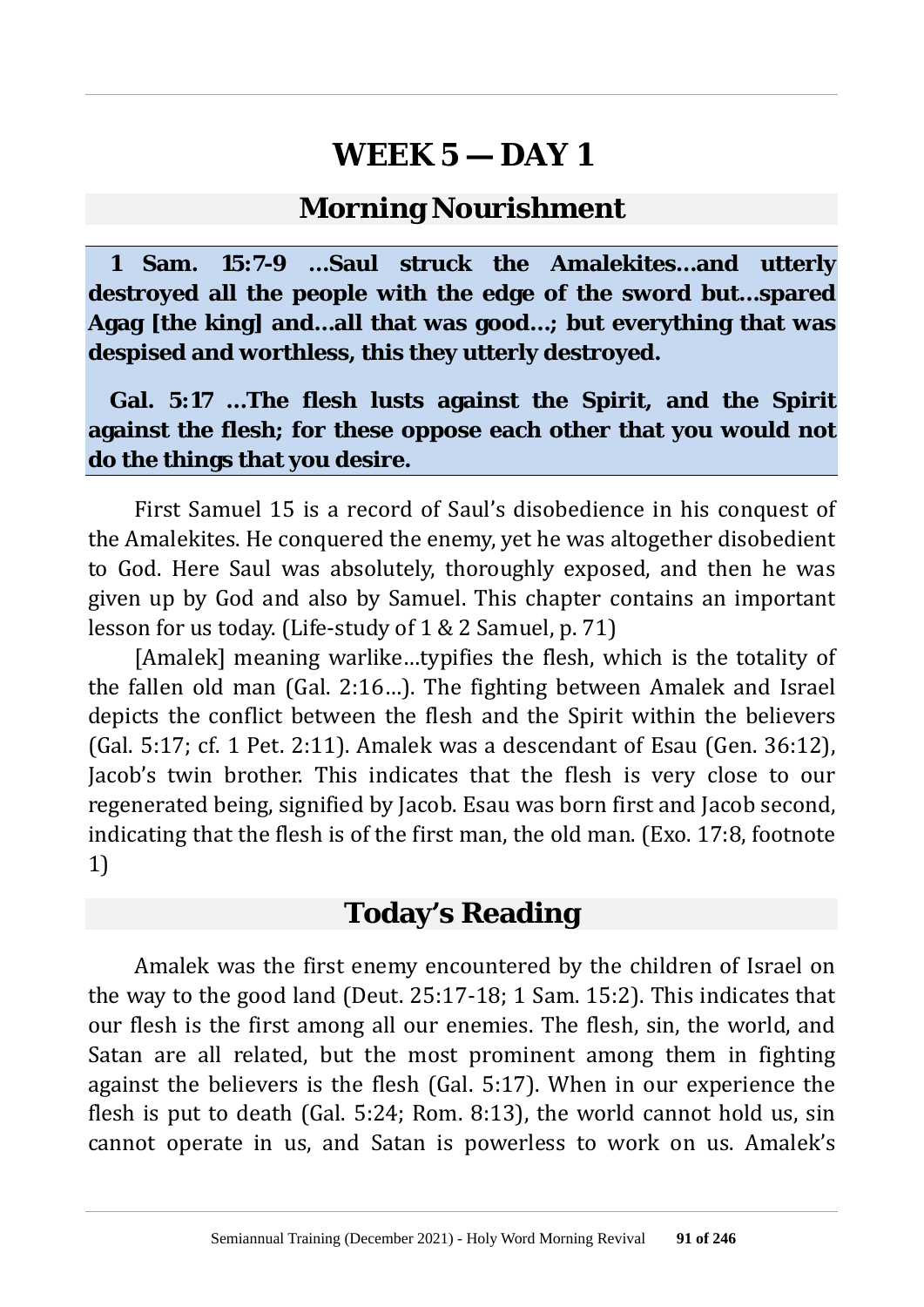purpose in attacking Israel was to frustrate them from entering the good land. Likewise, Satan's aim in stirring up the flesh to fight against us is to keep us from entering into the full enjoyment of the all-inclusive Christ as our good land (see footnote 1 on Deut. 8:7). (Exo. 17:8, footnote 2)

Why did God determine to exterminate Amalek and to have war with him from generation to generation? It is because Amalek in the Bible typifies our flesh. Esau and Jacob were twins, but their descendants, the Amalekites and the Israelites, were mutual enemies…. Likewise, our fleshly old man is very close to our spiritual new man; the two are also mutual enemies and cannot stand together. The fact that God would have war with Amalek shows us how God hates the flesh and desires to exterminate it. If the flesh is not exterminated and there is no dealing with it, our spiritual life will have no way to grow. The two can never compromise or coexist.

When Saul became the king of Israel, God commanded him to smite the Amalekites, destroy all that they had, and not spare them (1 Sam. 15). However, Saul spared Agag, the king of the Amalekites, and the best of the sheep and of the oxen. All that was good he did not utterly destroy, but everything that was despised and worthless he utterly destroyed. Since Saul did not absolutely obey the command of God, he forfeited God's favor and lost his throne. This indicates that if man does not absolutely reject the flesh but retains what is good and honorable in the sight of man, he cannot please God, because between God and the flesh there is no compromise.

In the book of Esther, Mordecai chose to die rather than to bow down to Haman, an Agagite, the descendant of Agag, the Amalekite. Because Mordecai withstood firmly to the end, he pleased God and also brought deliverance to the Jews. This is further proof that only when we do not give in to the flesh, even unto death, can we please God and become fitting vessels for Him. God and the flesh cannot exist together! (CWWL, 1953, vol. 3, "The Experience of Life," pp. 371-372)

Further Reading: Life-study of 1 & 2 Samuel, msg. 11; Life-study of Romans, msg. 50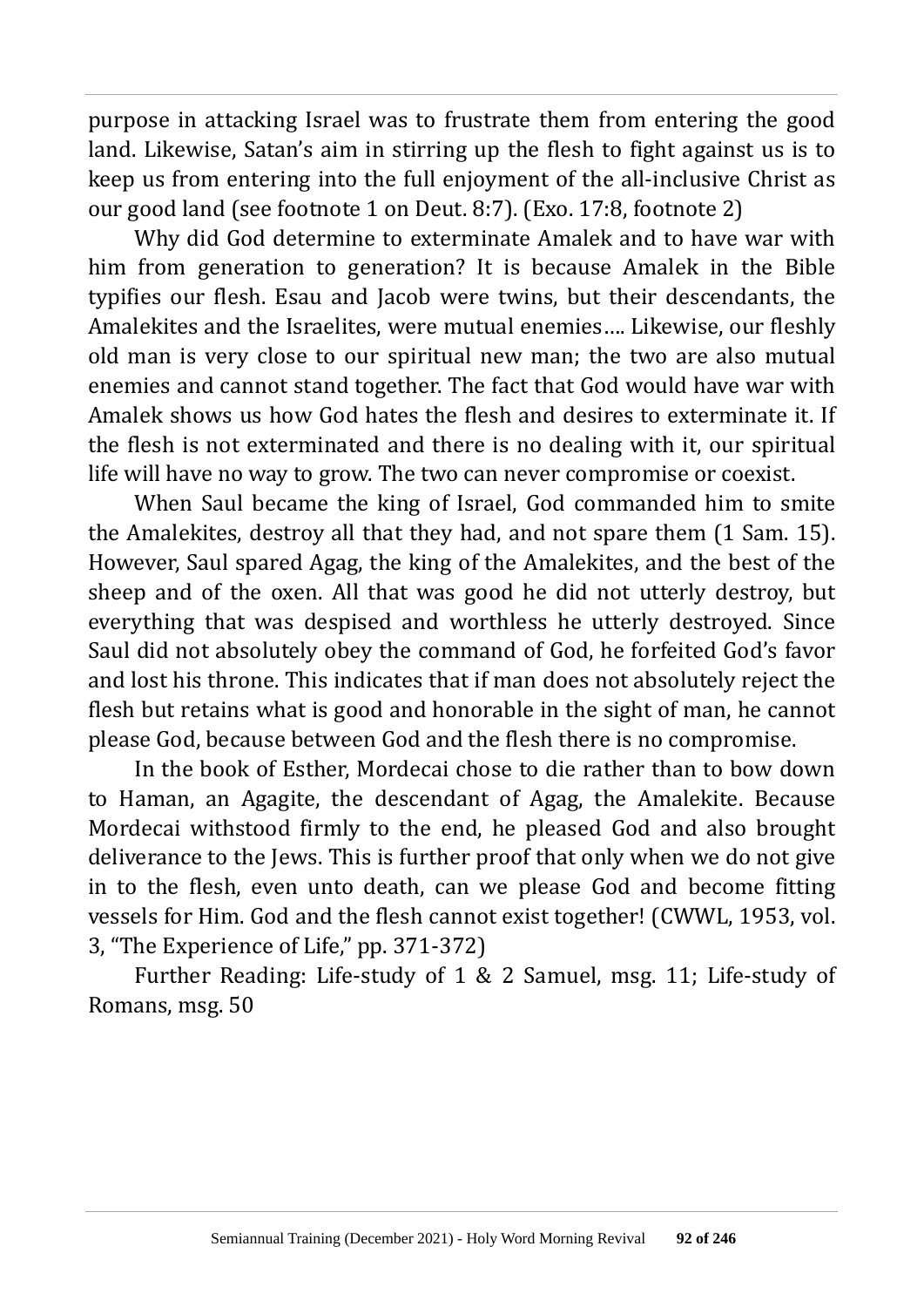### **Morning Nourishment**

**Gal. 2:16 …Knowing that a man is…justified…through faith in Jesus Christ, we…have believed into Christ Jesus that we might be justified out of faith in Christ and not out of the works of law, because out of the works of law no flesh will be justified.**

#### **Rom. 8:7 Because the mind set on the flesh is enmity against God; for it is not subject to the law of God, for neither can it be.**

The name Amalek means "warlike." The flesh enjoys fighting and never wants to keep the peace. Furthermore, the flesh is very destructive…. The flesh destroys our married life, family life, and church life. It seeks to destroy everything positive.

The flesh is not only warlike and destructive but also extremely disturbing. If you read Romans 7, you will see what disturbance is caused by the flesh. According to that chapter, Paul was so disturbed that he even cried out, "Wretched man that I am! Who will deliver me from the body of this death?" (v. 24). Apparently this disturbance was caused by sin. Actually it was caused by the flesh. (Life-study of Exodus, p. 533)

### **Today's Reading**

In the Old Testament no enemy is dealt with more thoroughly than Amalek, because Amalek is a type of the flesh, which is the last enemy against God's kingdom. The flesh is what keeps the church from being built up adequately…. For the sake of the church life, we need to deal with our flesh. If the flesh is not dealt with, there can be no kingdom of God. Then without the kingship of Christ, His headship, there is no way for the Body to be built up. This is the reason that, during the past nineteen hundred years, there has been very little building of the church. The confusions and divisions among Christians today are primarily due to the flesh, to Amalek.

We thank the Lord that by His mercy and grace we in His recovery have learned something of the importance of dealing with the flesh.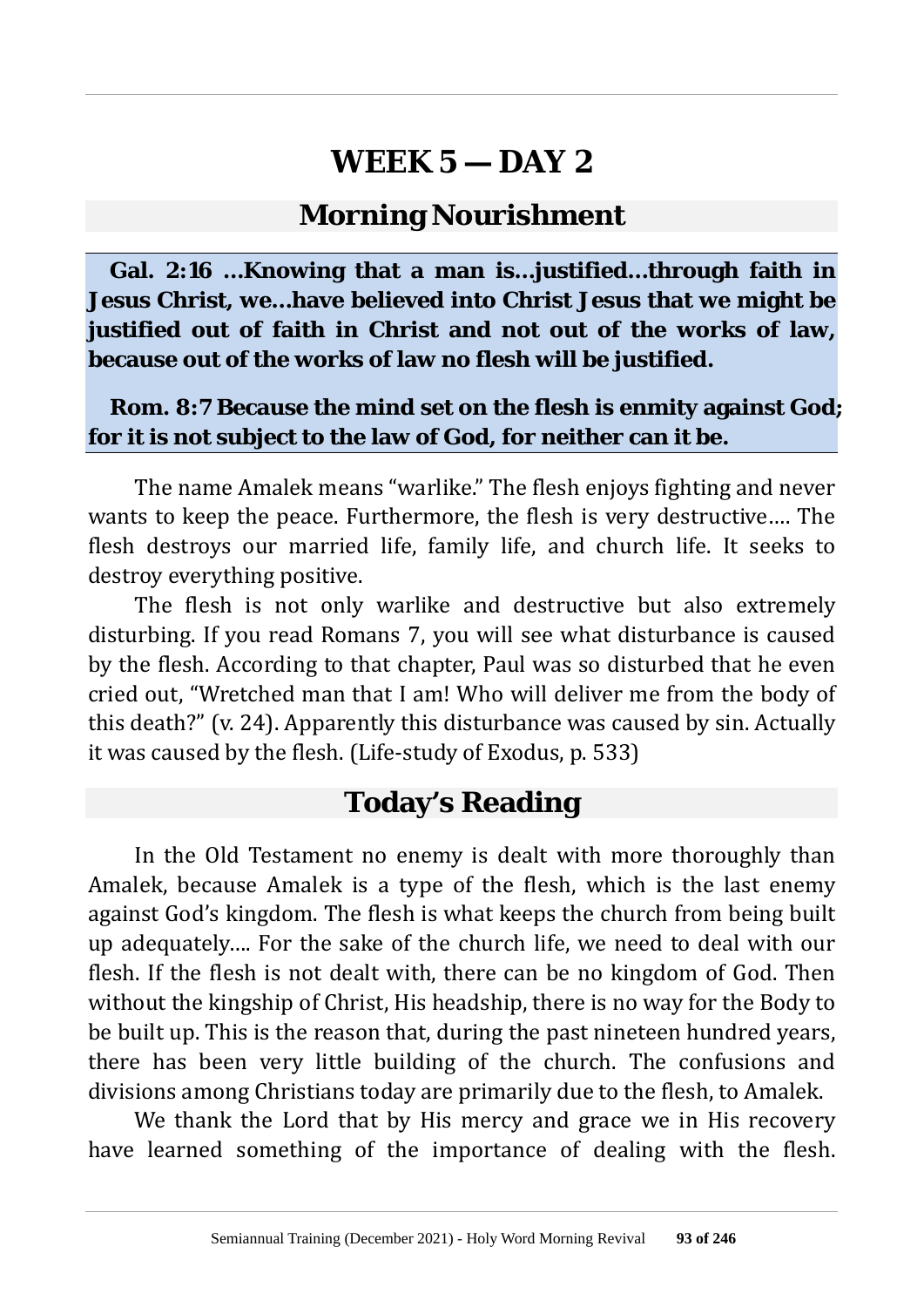Although the flesh remains a problem, we dare not let our flesh be unrestrained. We simply do not have the boldness to stay in the flesh.

In his writings Paul…uses certain expressions to show that the flesh is enmity against God. For example, in Romans 8:7 he says that "the mind set on the flesh is enmity against God; for it is not subject to the law of God, for neither can it be." The flesh is ugly for the simple reason that it is not subject to the law of God. From God's point of view, the flesh is lawless. Lawlessness prevails among many Christians today. The flesh is lawless in its inability to be subject to God.

In 8:8 Paul goes on to say, "And those who are in the flesh cannot please God." The flesh is not subject to the law of God, it cannot be subject to the law of God, and it cannot please God. Therefore, in the eyes of God there is no place for the flesh. It must be terminated.

The flesh denotes the totality of the fallen old man. Hence, the flesh does not refer simply to part of our being but to our entire fallen being. According to Romans 6:6, the old man has been crucified with Christ. Because the old man is hopeless, God put it on the cross and crucified it with Christ. As we shall see, we need to cooperate with God in what He has done by crucifying the flesh (Gal. 5:24). The destiny of the flesh is to be put to death. No matter how the flesh may appear to us, in God's eyes it is rebellious and despicable. For this reason, God has decided to blot out the name of Amalek. (Life-study of Exodus, pp. 542-543)

In the entire universe, God's real enemy is not Satan but us. As long as we remain in the status of the flesh, we are an enemy to God (Rom. 8:7). Our flesh is altogether one with Satan. Without the flesh, Satan would have no way to fight against God. In the church life all the troubles come from the flesh. The hardest thing for God to deal with is the flesh. (Life-study of 1 & 2 Samuel, pp. 71-72)

Further Reading: Truth Lessons—Level Three, vol. 1, lsn. 17; Life-study of Galatians, msg. 16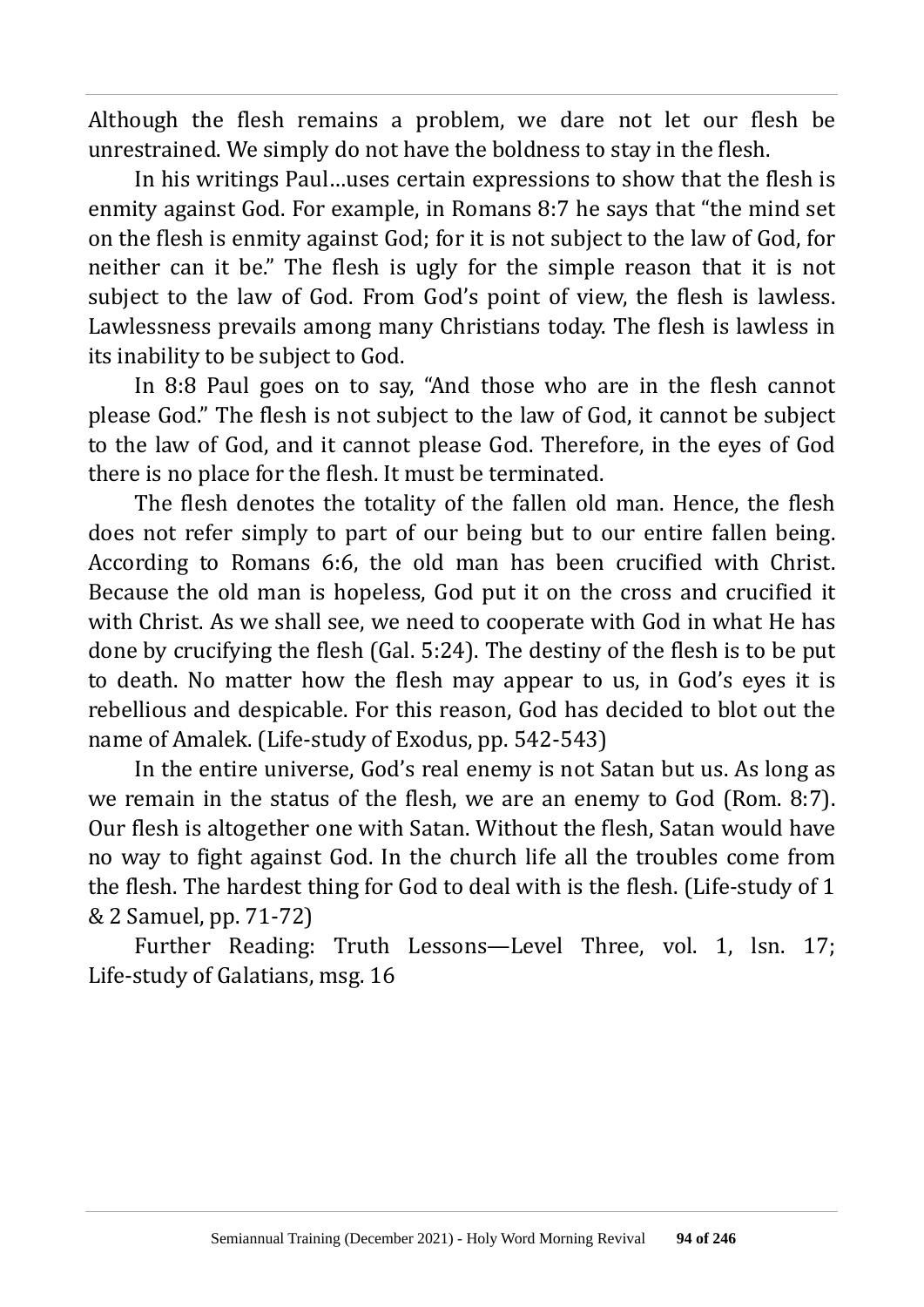#### **Morning Nourishment**

**Exo. 17:16 …For there is a hand against the throne of Jah! Jehovah will have war with Amalek from generation to generation.**

**Gal. 5:19-21 …The works of the flesh are manifest, which are such things as fornication, uncleanness,… idolatry, sorcery,…divisions, sects, envyings,…and things like these;…those who practice such things will not inherit the kingdom of God.**

Amalek was a hand against God's throne, signifying that the flesh is in rebellion against God and is against His throne, His governmental administration. Every aspect of the flesh, whether good or evil, is an enemy of God's authority (Rom. 8:7). Hence, God has decided to war against the flesh continually… until it is blotted out (Exo. 17:14). (Exo. 17:16, footnote 1)

### **Today's Reading**

In Exodus 17:16 we see that Amalek is a hand against the throne of Jehovah. In the eyes of God, Amalek was considered a hand against God's throne. This indicates that Amalek tried to overthrow God's throne, just as Satan once tried to do…. Because there is such a hand against the throne of Jehovah, God will have war with Amalek from generation to generation. By this we see that Amalek is versus God's authority.

Every aspect of our flesh, whether good or evil, is an enemy of God's authority. The flesh does not care for God or for His authority. Whenever we are in the flesh, we regard ourselves as individuals who are not obligated to submit to God's throne. We think that we have a position and rights of our own. Such a rebellious attitude has its source in Satan. Satan, however, is one with our flesh. Satan's principle is not to come to us directly, but to come through others or through something in ourselves. For example, Satan came to Eve in the form of a serpent. In Matthew 16, Peter, a disciple who loved the Lord Jesus very much, was utilized by Satan. Satan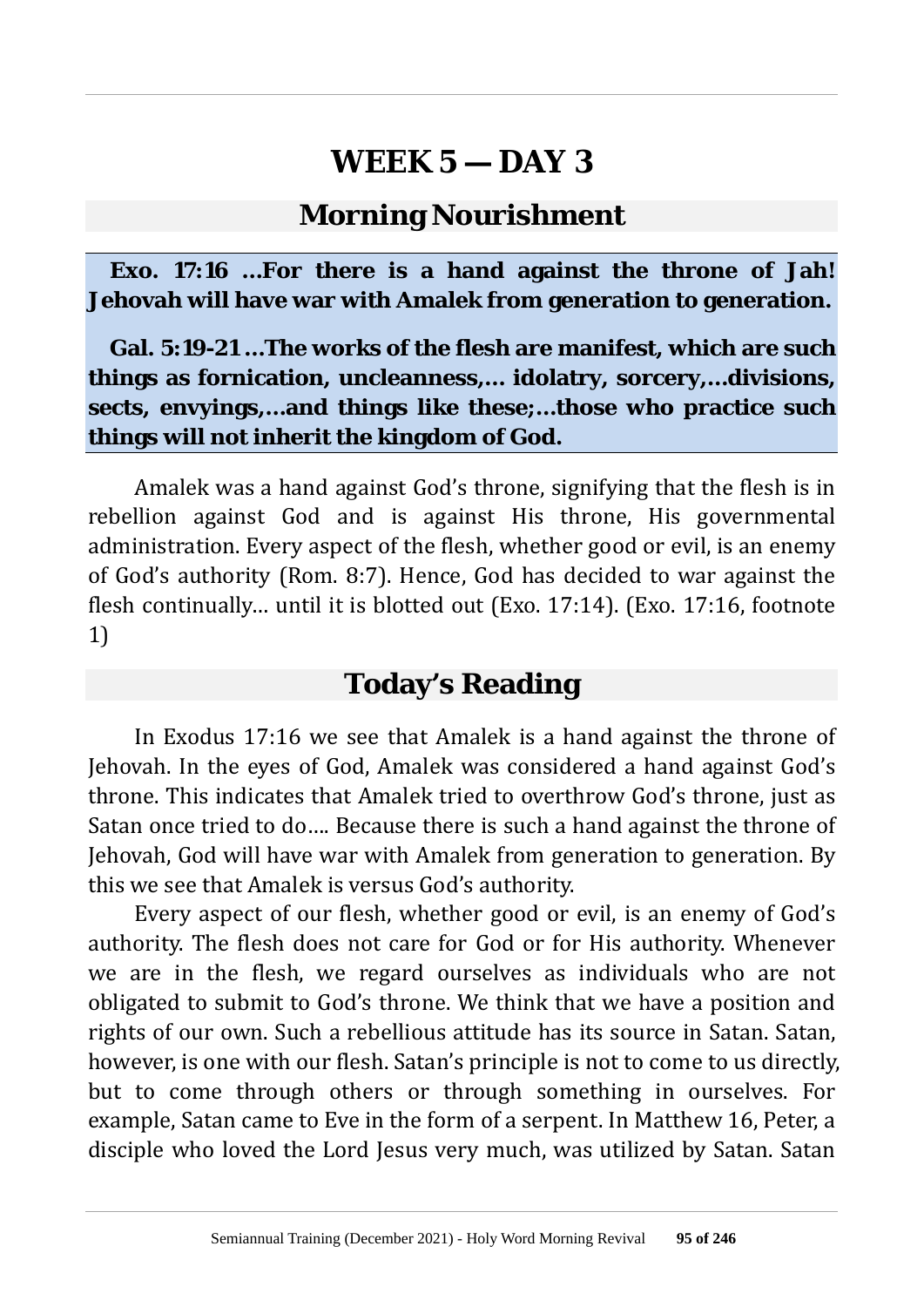came to the Lord in Peter and through him. Often our flesh serves as a cloak for Satan. Whenever we exercise our flesh, Satan is hidden within us. Therefore, like Satan himself, the flesh is against God's authority. According to the portrait in Exodus 17, Amalek is a hand against the throne of God.

Our flesh is the first among all our enemies. It takes the lead over sin, the world, and Satan to fight against us. The flesh, sin, the world, and Satan are all related to one another… [and] interwoven. The most prominent among them in fighting against believers is the flesh. Satan, sin, and the world are all subordinate to the flesh. When in our practical Christian experience the flesh is put to death, the world cannot hold us, sin cannot operate in us, and Satan is powerless to work upon us. The reason the world is prevailing, sin is strong, and Satan is active is that we are still in the flesh. These three enemies are all dependent on the flesh. Hence, the flesh is our foremost enemy.

The flesh is in rebellion against God and against His throne. The flesh is most ugly simply because it is against the throne, administration, and plan of God. This is a matter of great significance. However, not many believers realize that the flesh is so evil. The flesh does not simply commit minor wrongdoings. It is a hand against the very throne of God. Because the flesh is a hand against God's throne, God has decided to war against it. Amalek, the flesh, is still a hand against the administration of God. This means that our flesh is in rebellion against God's governmental administration. Whatever God does governmentally, the flesh opposes it. For example, among many Christians the flesh is strongly opposed to the church, for the church is God's administration. The church is mocked, and many blasphemous words are spoken concerning it. This is an indication that the flesh in the eyes of God is rebellious. Truly the flesh is a hand against the throne of the Lord. Therefore, the Lord will fight against this rebel and blot out its remembrance. (Life-study of Exodus, pp. 557-558, 535, 539)

Further Reading: Life-study of Exodus, msgs. 46-47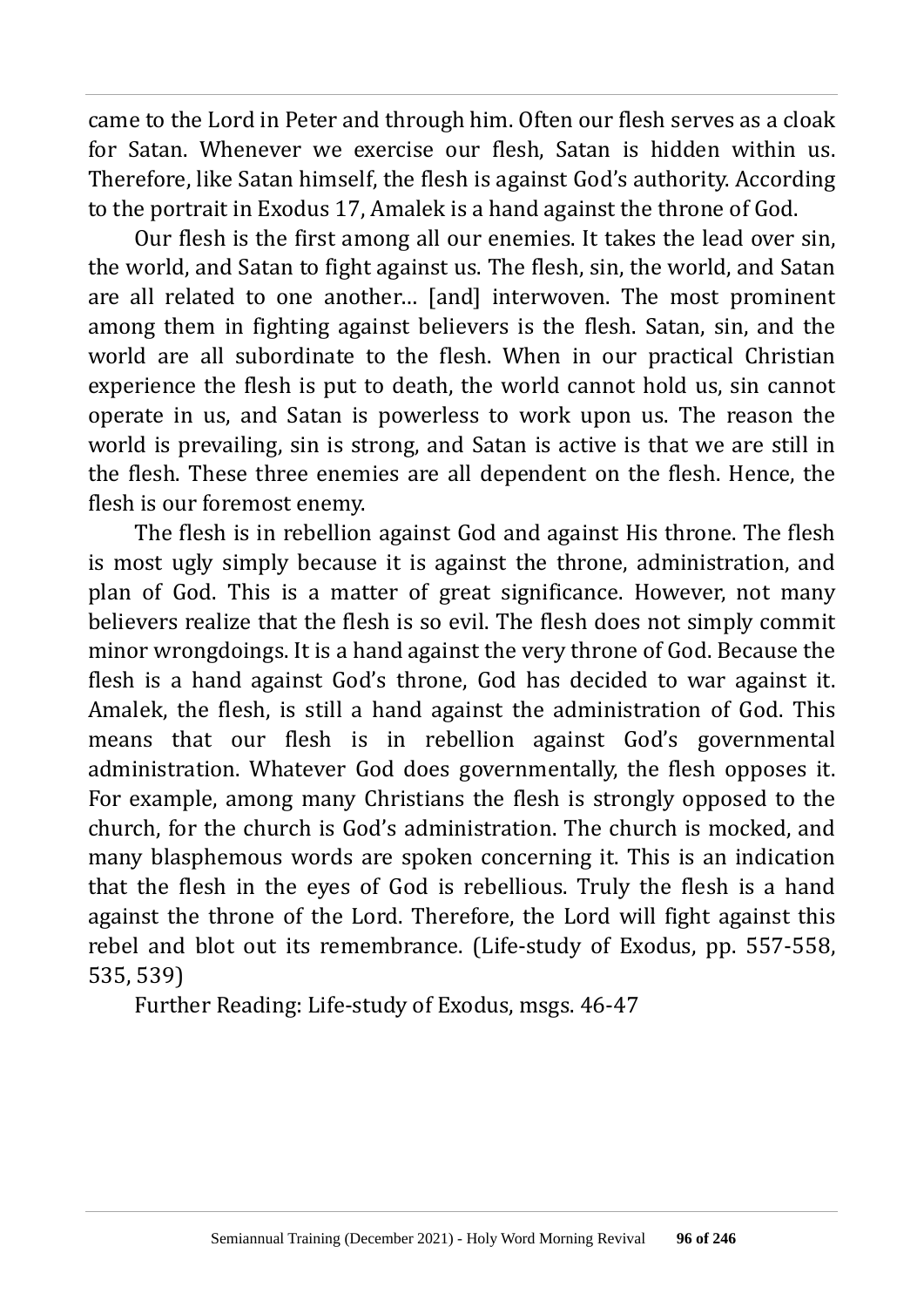#### **Morning Nourishment**

**1 Sam. 15:2 Thus says Jehovah of hosts, I will punish the Amalekites for what they did to Israel when they set themselves against them in the way as they came up out of Egypt.**

**Rom. 8:13 …If by the Spirit you put to death the practices of the body, you will live.**

**Gal. 5:24 But they who are of Christ Jesus have crucified the flesh with its passions and its lusts.**

In the war with Amalek described in Exodus 17:8-16, Moses stood on the top of a hill with the rod of God in his hand, and Joshua went out with chosen men to fight against, and to defeat, Amalek. While Joshua was fighting, Moses was praying. After Joshua defeated Amalek, God declared that He would "have war with Amalek from generation to generation" (v. 16). This shows how seriously God regarded the frustration caused by the Amalekites. At the time of 1 Samuel 15:2, He declared that He would punish the Amalekites for what they did to Israel. (Life-study of 1 & 2 Samuel, p. 72)

### **Today's Reading**

We come now to the important matter of how to fight against Amalek. In the first place, we fight by praying with the interceding Christ (Exo. 17:11). Moses lifting up his hand on the mountaintop typifies the interceding Christ in the heavens.

While Christ is praying in the heavens, we must pray here on earth. When we pray, we are one with Moses on the mountaintop. But when we put the flesh to death, we are one with Joshua fighting in the valley.

We also fight against Amalek by putting the flesh to death with the fighting Spirit (Rom. 8:13; Gal. 5:17, 24). Romans 6:6 says that our old man has been crucified with Christ. Nevertheless, in Romans 8:13, we see that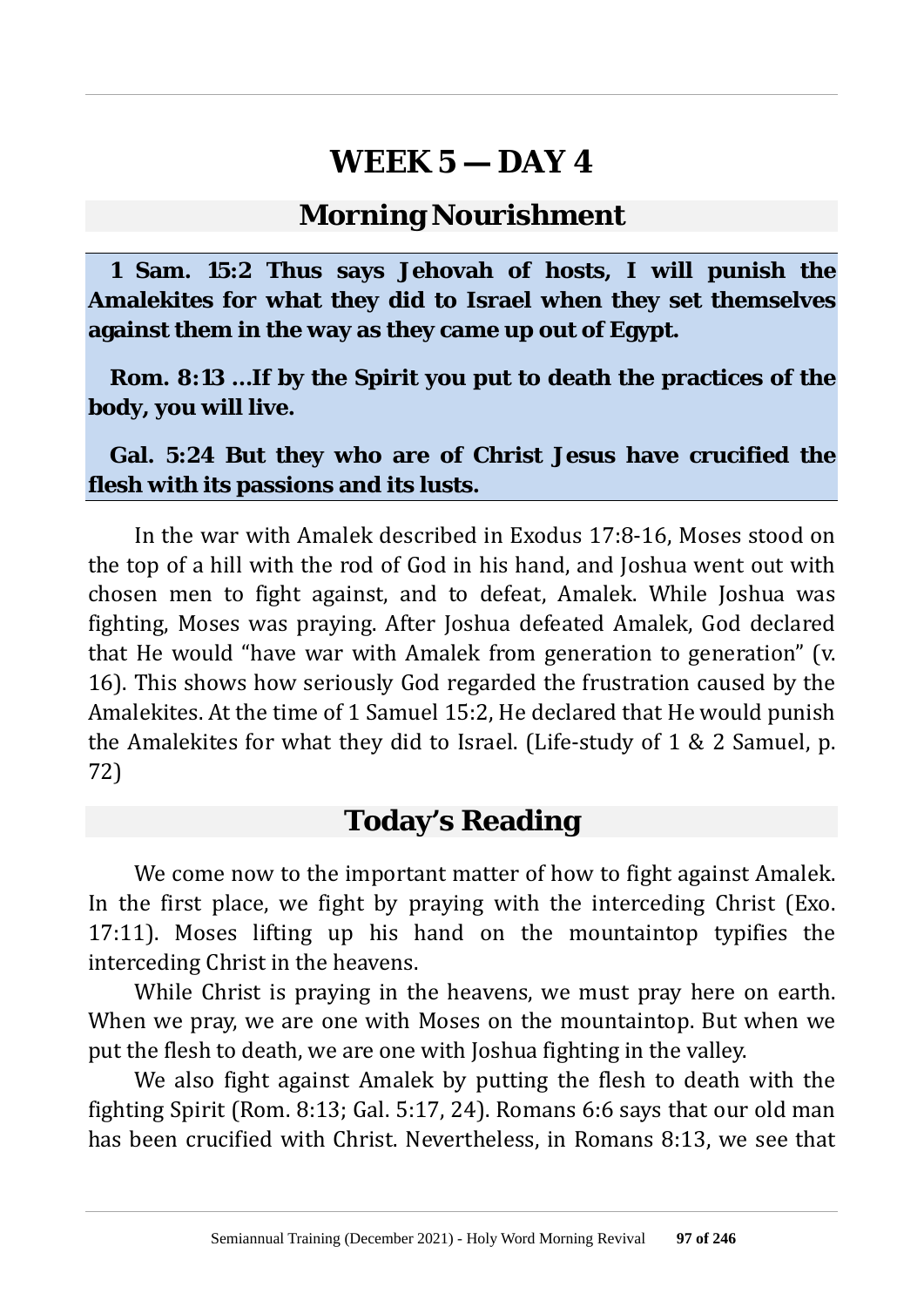we still must by the Spirit put to death the practices of the body. Furthermore, in Galatians 5:24 Paul tells us that those who belong to Christ have crucified the flesh. If we do not believe that our old man has been crucified with Christ on the cross, we shall not be able to deal with our flesh. Based upon the fact that our old man has already been crucified, we have the boldness and encouragement to put the flesh to death.

According to Romans 8:13, when we put to death the practices of the body, the Spirit works with us. This means that how much the Spirit works depends on how much we are willing to do. If we crucify the flesh, the Spirit immediately works together with us. We all appreciate the work of the Spirit…. We need the Spirit, and the Spirit needs our cooperation. He waits for us to help ourselves. As soon as we do this, He comes in to do everything for us. By the Spirit who dwells in us, we thus put to death the practices of the body.

According to the context of Galatians 5, the Spirit and the flesh are fighting against each other. However, those who are Christ's must still crucify the flesh. As the Spirit fights against the flesh, we crucify the flesh. This is accomplished by our cooperation with the work of the Spirit.

On the one hand, we must pray with Christ; on the other hand, we must slay the flesh with the fighting Spirit. Today Christ is both in the heavens and within us as the fighting Spirit. In the heavens He is the interceding Moses, and in us He is the fighting Joshua. We need to be in union with the heavenly Christ in order to cooperate with the indwelling Christ. Then in a very practical way the flesh will be put to death. (Life-study of Exodus, pp. 544-545, 549-550)

Galatians 5:24…does not say…that the Lord crucified our flesh but that we ourselves have crucified the flesh. From this we see that we have the responsibility to take the initiative in crucifying the flesh. Crucifying the old man is the responsibility of God, but crucifying the flesh is our responsibility. (CWWL, 1953, vol. 3, "The Experience of Life," p. 379)

Further Reading: CWWL, 1953, vol. 3, "The Experience of Life," ch. 9; CWWL, 1963, vol. 3, "Basic Principles of the Experience of Life," ch. 18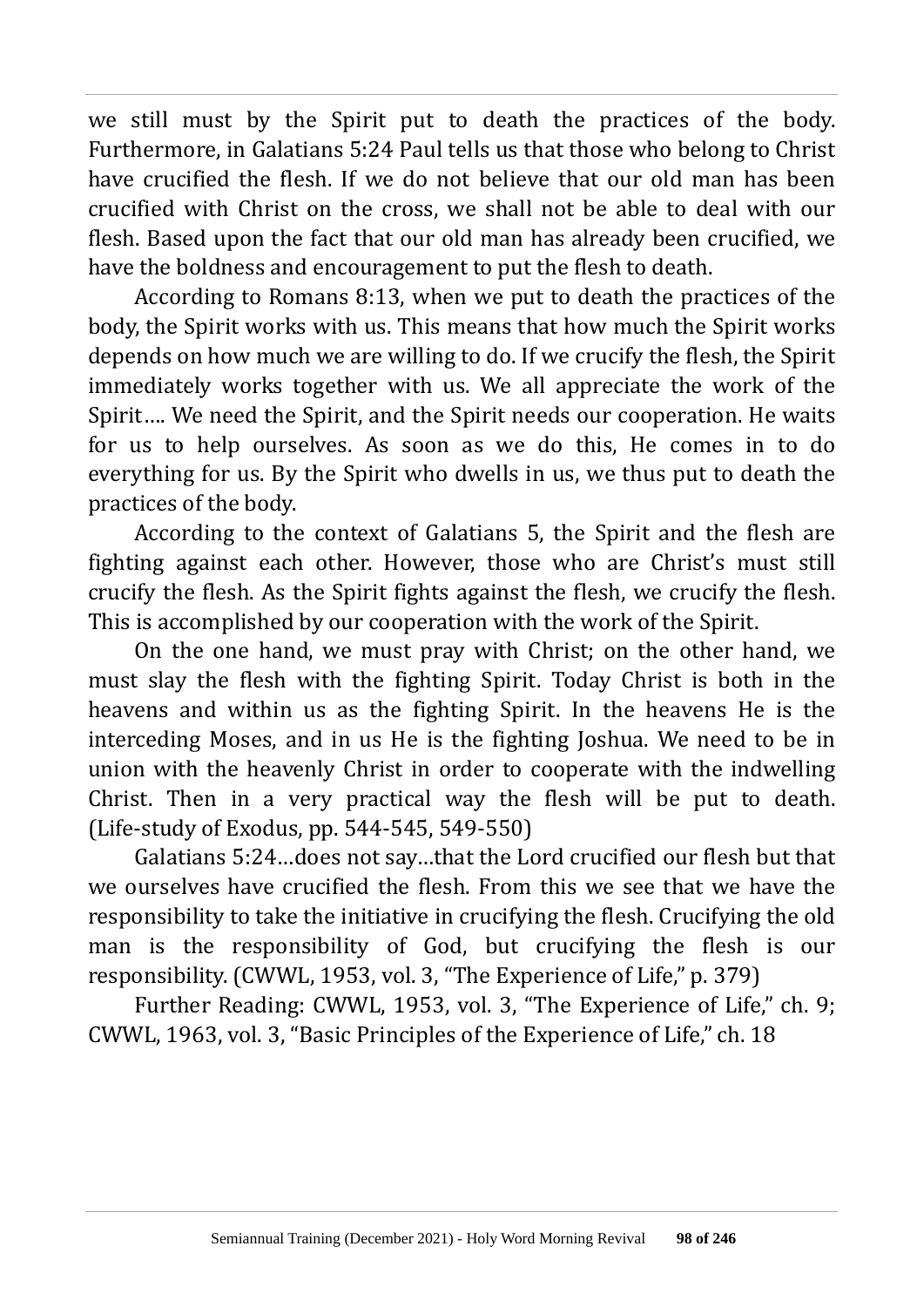### **Morning Nourishment**

**1 Sam. 15:22-23 …Does Jehovah delight in burnt offerings and sacrifices as much as in obeying the voice of Jehovah? Behold, to obey is better than sacrifice, and to heed, than the fat of rams. For rebellion is like the sin of divination, and insubordination is like idolatry and teraphim. Because you have rejected the word of Jehovah, He has also rejected you from being king.**

The Amalekites rose up to frustrate the establishing of God's kingdom, and Saul was charged to destroy them. In 1 Samuel 15:3 Jehovah said to him, "Go now and strike the Amalekites; and utterly destroy all that they have, and do not spare them, but kill both man and woman, infant and suckling, oxen and sheep, camel and donkey." In charging Saul to utterly destroy the Amalekites, which typify the flesh as God's unique enemy, God wisely put Saul on the spot in order to test him. (Life-study of 1 & 2 Samuel, pp. 72-73)

### **Today's Reading**

Saul utterly destroyed all their people, but he "spared Agag and the best of the sheep and of the oxen and of the fatlings, and the lambs and all that was good, and would not utterly destroy them; but everything that was despised and worthless, this they utterly destroyed" (1 Sam. 15:8b-9). For Saul, this was an opportunity to make himself rich. He was trying to build up his own monarchy within God's kingdom.

It was told Samuel that Saul had gone to Carmel and had set up a monument for himself (v. 12). Saul built this monument not for the kingdom of God but for the remembrance of himself because of the victory that made both him and his monarchy rich. This was a strong indication that Saul's intention was to build up his monarchy.

When Saul declared that he had fulfilled the word of Jehovah, Samuel asked, "What then is this bleating of sheep in my ears and the lowing of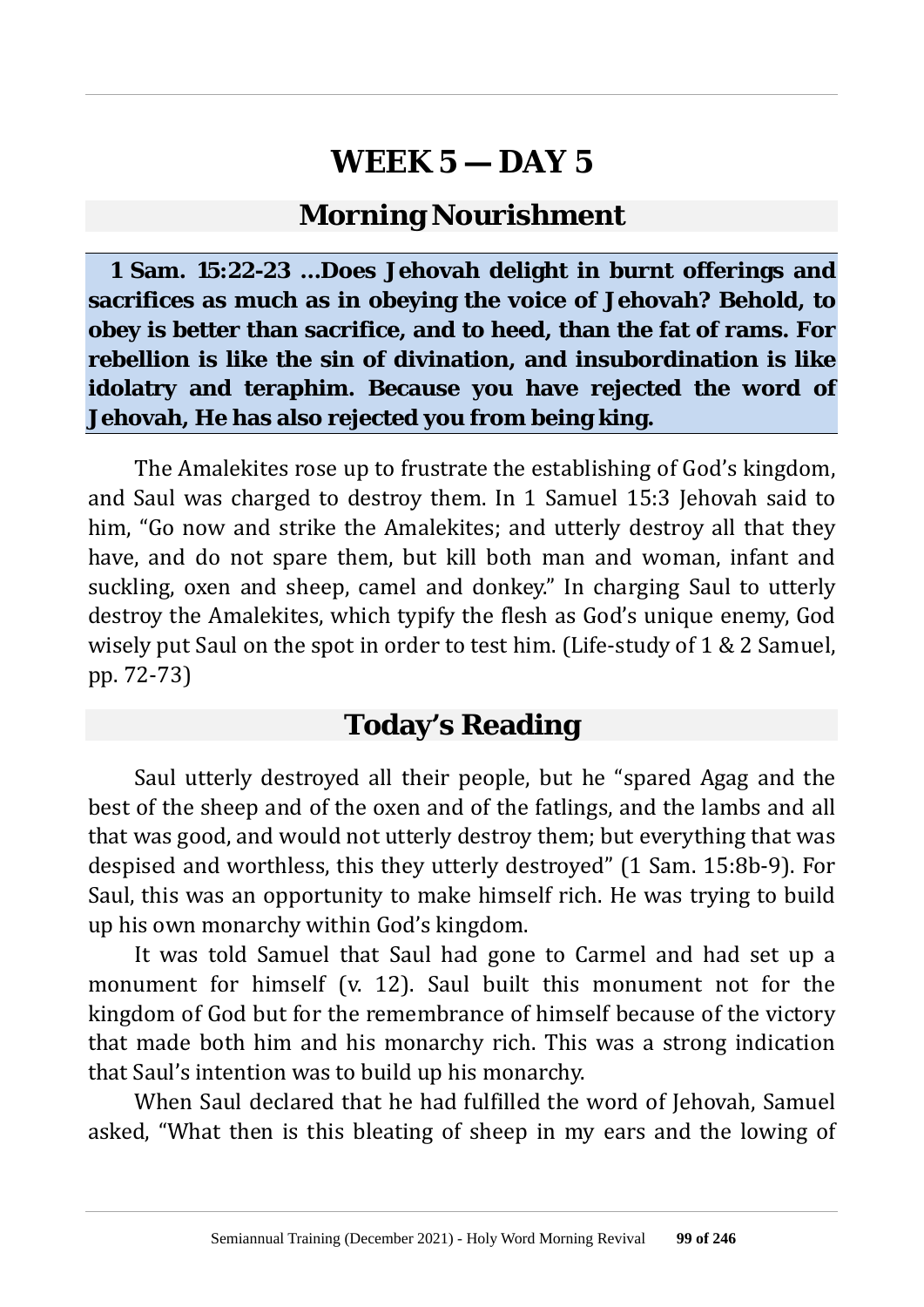oxen that I hear?" (vv. 13-14). Saul explained that they had been brought from the Amalekites, for the people spared the best of the sheep and oxen to sacrifice to Jehovah and destroyed the rest. Samuel then told Saul to stop and he would tell him what Jehovah had spoken to him the night before. Then he went on to say, "Though you are small in your own eyes, are you not the head of the tribes of Israel? And Jehovah has anointed you king over Israel. And Jehovah sent you on a journey and said, Go and utterly destroy the sinners, the Amalekites, and fight against them until they are consumed. Why then did you not obey the voice of Jehovah, but flew upon the spoil and did that which was evil in the sight of Jehovah?" (vv. 17-19). Saul responded by claiming that he did obey the voice of Jehovah but that the people took sheep and oxen of the spoil to sacrifice to Jehovah (vv. 20-21).

In verses 22 and 23 Samuel continued by speaking a very strong word to Saul…. Samuel seemed to be saying, "Saul, you say that you spared the best of the sheep and oxen to sacrifice to Jehovah, my God. But God prefers that you obey His word. He told you to utterly destroy the Amalekites and all that they have. Instead of obeying this word, you kept some of the sheep and oxen for yourself. This morning you raised up a monument for yourself. You did not raise up anything for God. Behold, to obey is better than sacrifice, and to heed, to take care of, God's speaking is better than the fat of rams. Saul, you have rebelled against God, and rebellion is like the sin of divination, like the sin of witchcraft. What you did was just as evil as contacting an evil spirit for the purpose of carrying out the intention of that spirit, not God's intention. You did not subordinate yourself to God as your Head but acted presumptuously, according to your ways and by your will. Now your kingship is over. Because you have rejected the word of Jehovah, He has rejected you from being king." Saul was thus exposed as being a rebel against God and an enemy of God. (Life-study of 1 & 2 Samuel, pp. 73-75)

Further Reading: CWWL, 1979, vol. 2, "Basic Lessons on Service," chs. 17-18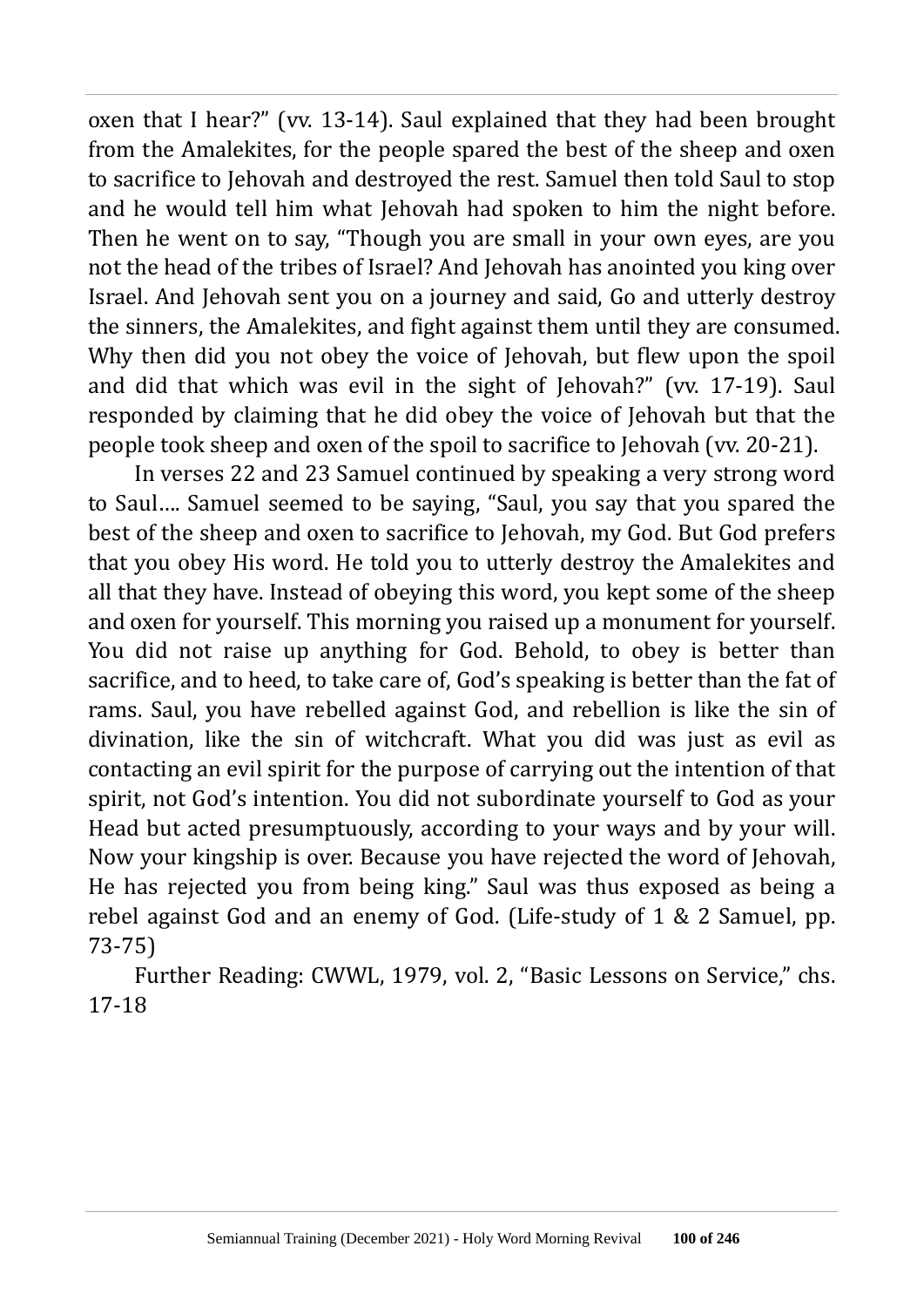#### **Morning Nourishment**

**Gal. 5:24-25 But they who are of Christ Jesus have crucified the flesh with its passions and its lusts. If we live by the Spirit, let us also walk by the Spirit.**

#### **16 But I say, Walk by the Spirit and you shall by no means fulfill the lust of the flesh.**

We should be warned by this account of Saul's disobedience not to do anything in the kingdom of God by our flesh. We need to fear God and remember that we are flesh. But the Son of God has crucified the flesh, and He has come into us to regenerate our spirit. Now He is living in our spirit, moving, acting, and taking the lead to guide us into the line of life for the building up of His organism, the Body of Christ. This is the kingdom of God, God's eternal kingdom, which will consummate in the upcoming New Jerusalem in the new heaven and new earth. This should be our goal. We should not try to build a monarchy for ourselves in God's kingdom.

We thank the Lord that, under His mercy, He has opened up the intrinsic secrets in the Word to show us the real lessons. We have to learn the lesson of the cross and crucify our flesh with its passions and its lusts and leave it on the cross always and in everything (Gal. 5:24). We should faithfully exercise our spirit to follow the Lord, who is the life-giving, consummated Spirit indwelling our spirit and who is one with us. Then the kingdom of God, the church as the intrinsic Body of Christ, will be built up. (Life-study of 1 & 2 Samuel, pp. 76-77)

### **Today's Reading**

The flesh is not only versus grace, but…it is also versus kingship. For this reason, the flesh must be thoroughly dealt with before the kingdom of God can come. Where the flesh is, there can be no kingdom of God. Only when the flesh is dealt with is it possible for the kingdom to come.

In Romans 8:7 Paul says that it is not possible for the flesh to be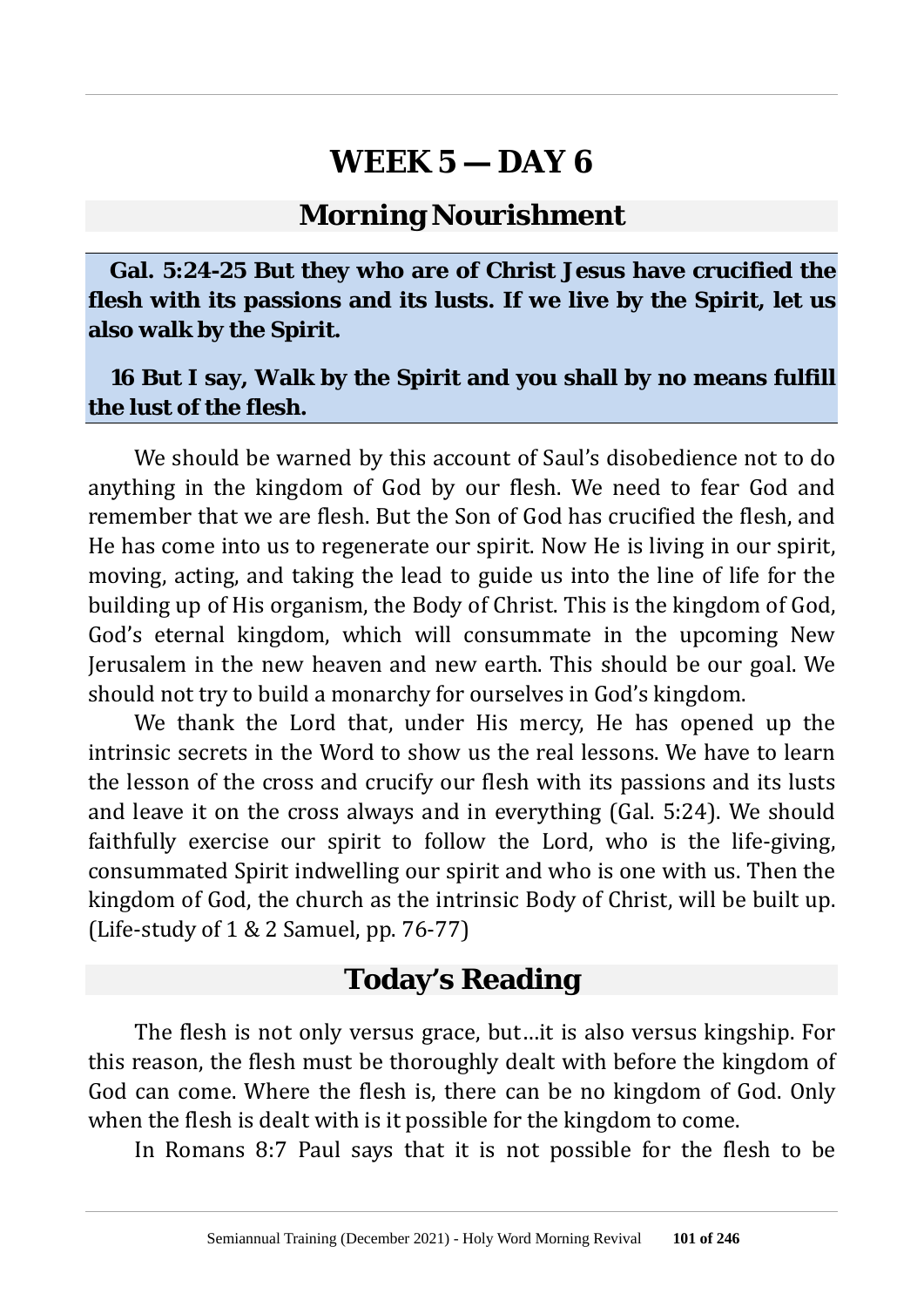subject to God. The kingdom of God denotes the authority of God by which all things are made subject to God. But it is not possible for the flesh to be subject to God. It is utterly opposed to God's throne.

The more we are subject to God and His authority, the greater will be our desire to pray. When we rebel against God and reject His authority, our appetite for prayer disappears…. Our attitude should be to say, "Lord, I don't want to do anything without You. I need You as my grace. The flesh is simply myself doing things apart from You. I don't want to live without You as my grace." We all need to pray with such a spirit.

In Exodus 18 we have a type, a portrait, of the kingdom of God. The fact that this portrait is presented after the war against Amalek indicates that when Amalek is dealt with, the kingdom with the kingship immediately comes in. This also indicates that Amalek is versus kingship.

Experientially, we treasure the good aspects of our natural life, our natural virtue, for example, and do not wish to destroy them. We all treasure the good points of our flesh. All of us are Sauls. When we are charged by God to destroy the flesh, we destroy the negative things, such as our temper. But few are willing to destroy the good aspects of the natural life…. However, we should be encouraged by the fact that the Lord is still working on us and within us.

We need an intense light to shine upon us to show us that whatever we are in the natural life is Amalek. The Amalek within us must be utterly destroyed. We should not take any excuse for sparing any aspect of the Amalek within us. Do not excuse your failure to utterly destroy the flesh. Do not say that you have a particular habit and cannot do anything about it. The claim that you cannot destroy it is a lie. If we would follow the Lord's word to utterly destroy the flesh, we shall have the kingship and shall be in God's kingdom. May the Lord have mercy on us that we learn what the flesh is and how to deal with it utterly. (Life-study of Exodus, pp. 557-562, 564)

Further Reading: Life-study of Exodus, msgs. 48-49